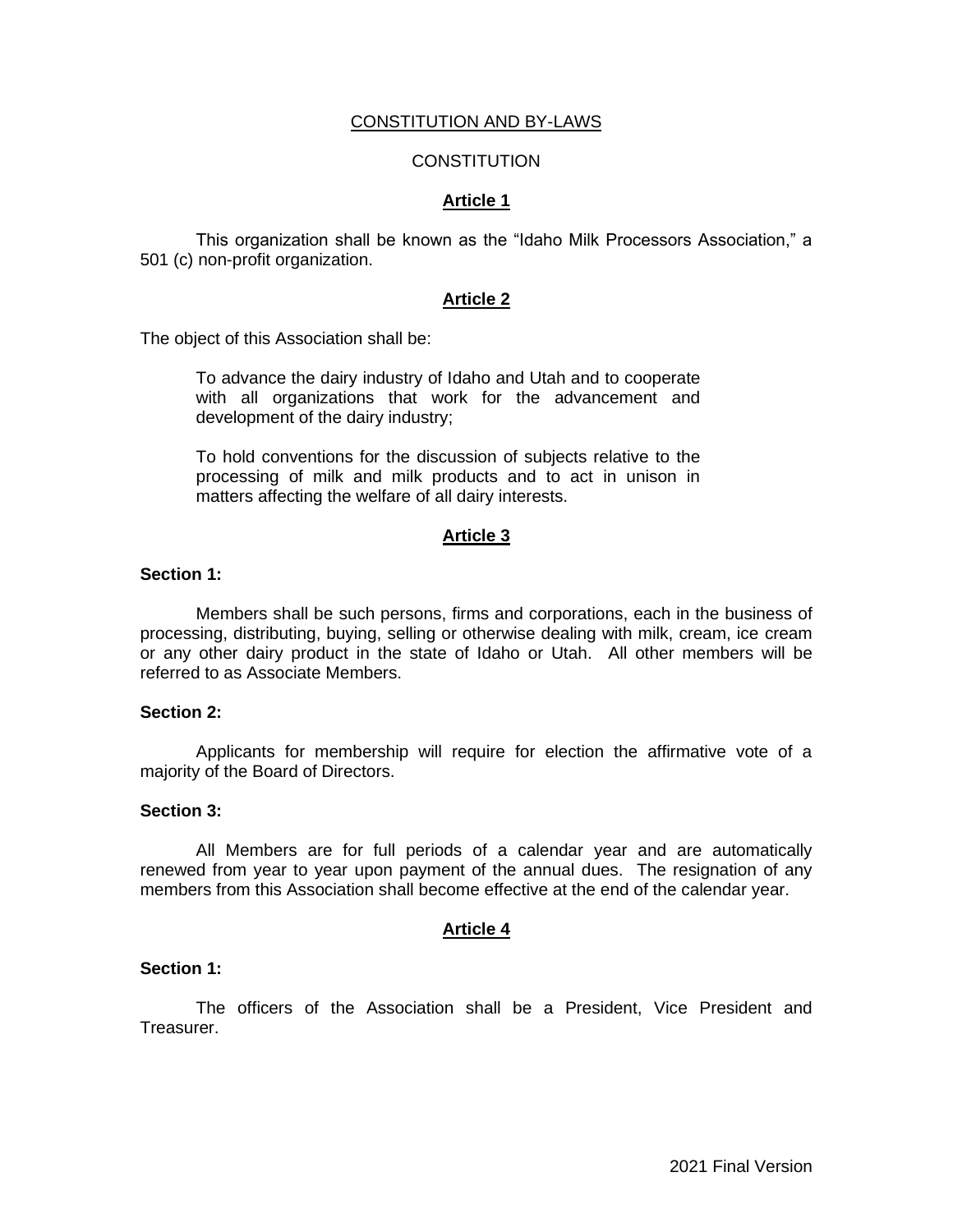## **Section 2:**

All officers shall be elected at the annual meeting and shall hold office for two years or until their successors have been duly elected and qualified. All officers must be Members in good standing in order to hold office.

### **Section 3:**

The Board of Directors shall consist of the President, Vice President, Treasurer, Past President and five (5) to thirteen (13) other Members elected at the annual meeting. Four to nine shall be Members as described in Article 3 Section 1 and one to four shall be Associate Members as described in Article 2, Section 2 of the By Laws.

### **Section 4:**

Members, other than the officers, shall be elected each year at the annual meeting and shall serve a term of two (2) years. The Associate Member Directors shall serve a two (2) year term. The four (4) to nine (9) member Directors shall be noted as Directors 1, through 9. No more than 2 board members shall represent the same Member company.

### **Section 5:**

A quorum of the Board of Directors shall be one more than half of the current members, one of which shall be either the President or Vice President.

## **Article 5**

The association's fiscal year shall be the calendar year.

## **Article 6**

Upon dissolution of the Association, the assets of the Association will be disbursed to current Members based on current yearly dues paid.

# **Article 7**

This Constitution may be amended by a two-thirds vote of the Members present at any regular or special meeting provided notice of such amendment shall be forwarded to each Members 10 days in advance of the meeting, or by a 2/3 majority of responses to a mail ballot.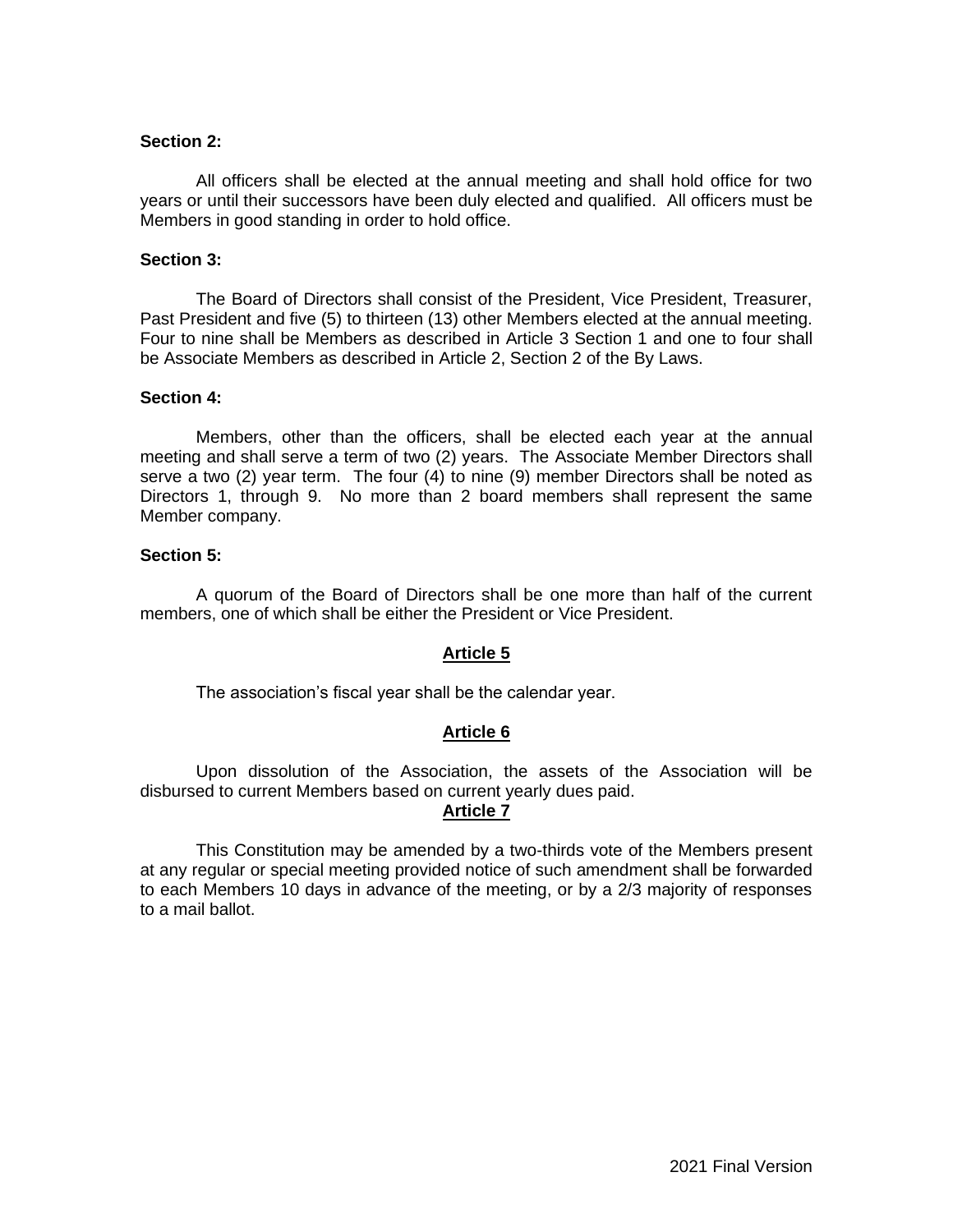## **BY-LAWS**

## **Article 1**

## **Section 1:**

The duties of the President shall be to preside at all meetings during the President's term of office. The President shall appoint all committees and approve all payments out of the treasury. The President shall appoint an auditing committee, who shall audit the report of the Treasurer and shall report to the annual meeting.

### **Section 2:**

The duties of the Vice President shall be to act on all occasions in the absence of the President.

## **Section 3:**

The Secretary of the Association shall keep a complete and accurate record of the proceedings of this Association and of the Board of Directors. The Secretary will serve at the appointment of the President.

### **Section 4:**

The duties of the Treasurer shall be to faithfully care for all funds of the Association, to collect all money due to the Association and to pay the expenses when approved by the President. The Treasurer shall ensure the President, Vice President and Treasurer's names and signatures are on all bank accounts, savings accounts, certificates of deposit, etc.

### **Section 5:**

The duties of the Board of Directors shall be to carry out the provisions of the Constitution and By-Laws, to arrange an annual meeting for Members (and all Directors), or special meetings, to confirm applicants for membership, to approve and direct the work of the officers of this Association, and in case of a vacancy in any office of Board position to appoint a Member to serve until the end of that positions term. A Board Member is required to attend at least fifty percent of regular scheduled Board Meetings or they may be removed from their position as a Board Member by a vote of the Board.

## **Article 2**

### **Section 1: Members and Membership**

All reputable firms, persons or corporations engaged in the processing, distribution or inspection of bovine milk, milk products, ice cream, frozen dessert products and other foods with a dairy product base in Idaho and Utah, shall be eligible for membership in this Association.